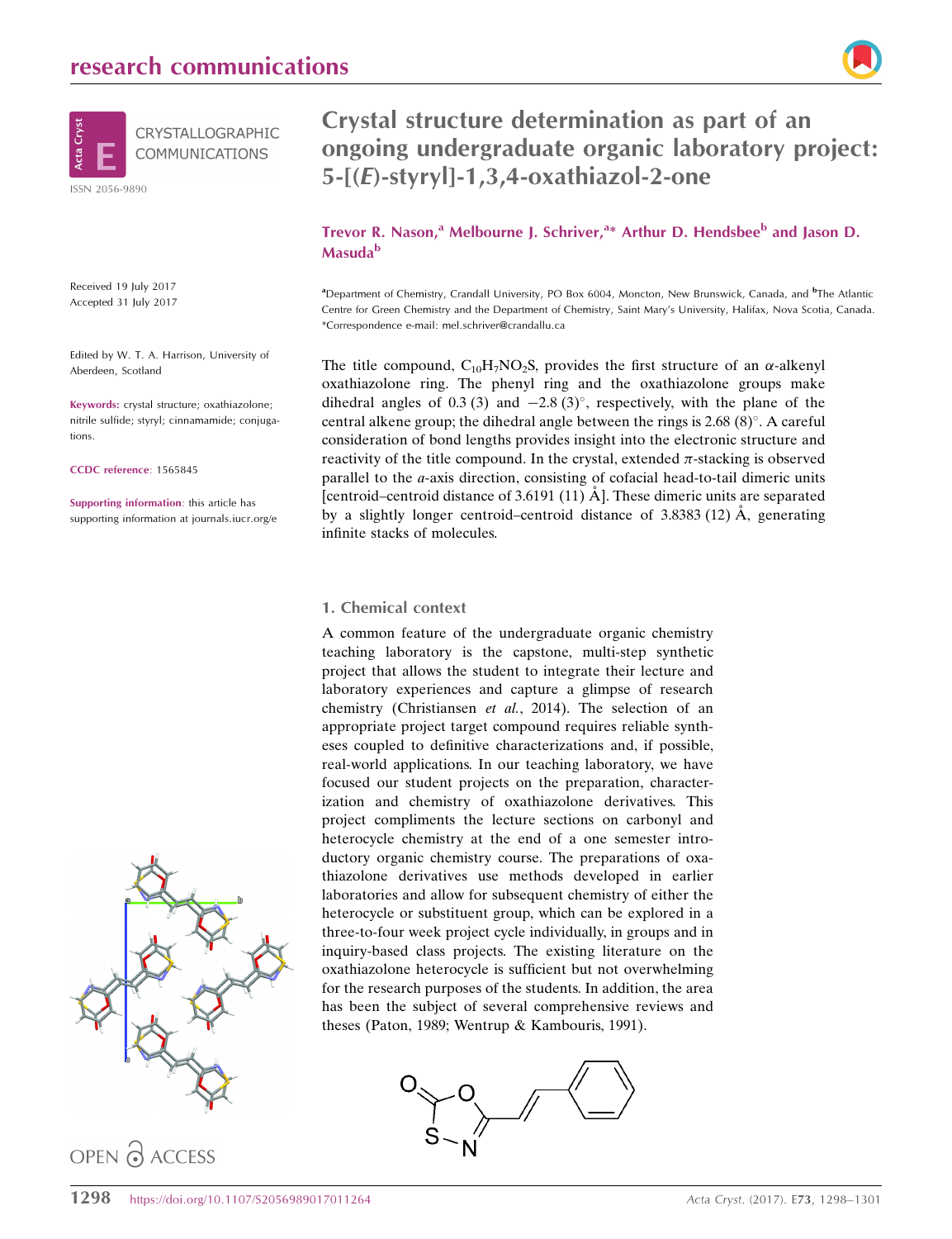

Figure 1 The molecular structure of the title compound, showing 50% probability displacement ellipsoids.

Derivatives of the oxathiazolone heterocycle have been known since their first preparation in 1967 by Muhlbauer and Weiss (Muhlbauer & Weiss, 1967). Until recently, the predominant chemistry of the heterocycle was the thermal cycloreversion to the short-lived nitrile sulfide, a propargyl allenyl 1,3-dipole which could be trapped by electron-deficient  $\pi$ bonds in reasonable yield to give families of new heterocycles (Paton, 1989). Industrially, various derivatives of the oxathiazolone heterocycle have been reported as potential fungicides (Klaus et al., 1965), pesticides (Hölzl & Schnyder, 2004), polymer additives (Crosby 1978) and pharmaceuticals (Russo et al., 2015). In 2009, interest was renewed in the ring system with the report of the use of oxathiazolone derivatives as selective inhibitors for mycobacterial proteasomes (Lin et al., 2009). Subsequent research has uncovered potential use of styryl-substituted oxathiazolone derivatives as antitubercular 'warheads' (Russo et al., 2015). The significance of the structure and chemistry of styryl-substituted oxathiazolone molecules, especially with respect to their intermolecular interactions with the proteasome, has therefore placed some significance on the structure of the title compound.

The title compound was first prepared from cinnamyl amide by Paton and coworkers (Paton et al., 1983) and the synthesis was subsequently reported in a patent for use as modulating agents for amino acid receptors (Cosford et al., 2005). Our interest in this derivative of the oxathiazolone heterocycle was initially focused on the potential for exploring the chemistry of the alkene moiety in the styryl group for subsequent assessment of the substituent effect of the oxathiazolone on the alkene addition and electrophilic substitution chemistry.

#### 2. Structural commentary

The influence of oxathiazolone and substituent  $\pi$ -conjugation on the bonding in the heterocycle has been shown spectroscopically (Markgraf *et al.*, 2007) and crystallographically (Krayushkin et al., 2010a; Krayushkin et al., 2010b) to isolate the C=N  $\pi$ -system from the nascent O=C=O  $\pi$ -system foreshadowing the facile decarboxylation to the nitrile sulfide. Thus the asymmetry of the C—O bonds within the heterocycle has been linked to the ease of nitrile sulfide generation. It has been proposed that the ease of decarboxylation is related to the length of the  $C1 - O2$  bond.



Figure 2

The packing diagram of the title compound showing  $\pi-\pi$  stacking parallel to the a-axis direction (top). Cofacial head-to-tail dimeric units [separated by long dashes, centroid–centroid distance of 3.6191 (11)  $\AA$ ] separated by an inter-dimer distance of  $3.8383(12)$  Å (small dashes, bottom).

The title compound (Fig. 1) is the first oxathiazolone X-ray structure of the heterocycle substituted directly to an alkene. The  $C-O$  bonds within the heterocycle  $[C1-O1 =$ 1.3852 (19),  $C2-O1 = 1.3678$  (17) Å are asymmetric as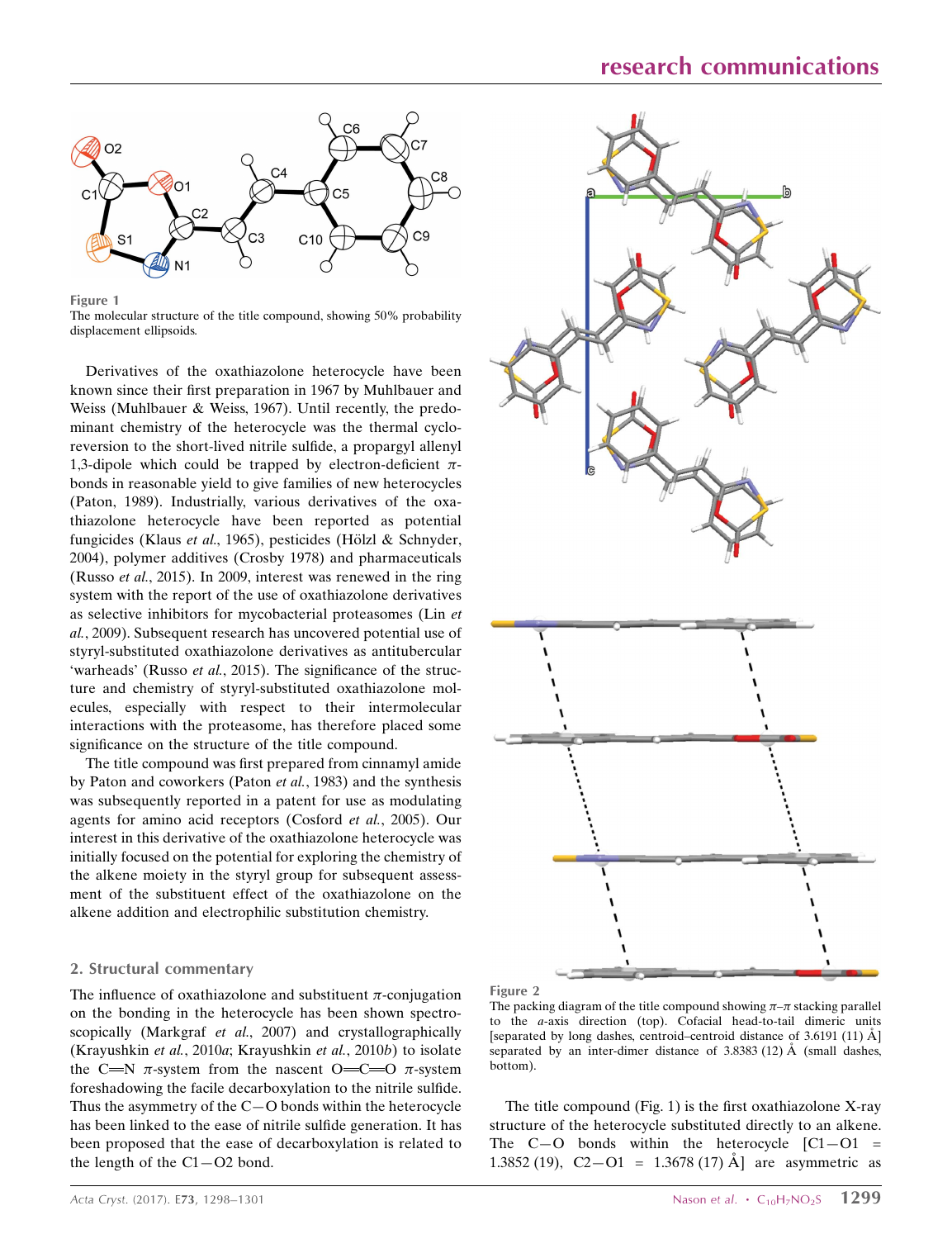expected with conjugation between the alkene and the heterocycle. The bond distances and angles are consistent with the known oxathiazolone derivatives that feature a  $Csp^2$ - $C_{s}p^{2}$  bond between the heterocycle and the unsaturated organic substituent. The C1-O1 bond [1.3852 (19)  $\AA$ ] is close to the statistical average for molecules of this type  $(1.40\pm0.03 \text{ Å})$  and significantly longer than the average for molecules that feature a  $Csp^2 - Csp^3$  bond between the heterocycle and the saturated organic substituent  $(1.374\pm0.005 \text{ Å})$ . In addition, the C1-S1 bond [1.7379 (18)  $\AA$ ] is slightly shorter than the statistical average for molecules of this type  $(1.75\pm0.02 \text{ Å})$ . Thus the pattern of bonding within the heterocycle is consistent with the Krayuskin conjugation model, leading to the hypothesis that decarbonylation of this derivative should occur with milder conditions than observed for heterocycles substituted with saturated substituents.

The atoms in the ring of the oxathiazolone heterocycle form bond angles that sum to  $540.0^{\circ}$  consistent with a planar ring (ideal 540°). The torsion angles O1 - C2 - C3 - C4 [-2.8 (3)°] and  $C3 - C4 - C5 - C6$   $[-179.81 (17)°]$  confirm a near planarity of the molecule favorable for conjugation between the  $\pi$ -systems of the two rings and the central alkene.

The planarity, bond lengths and angles in the styryl fragment are comparable with previously reported values (Nilofar Nissa et al., 2002; Iwamoto et al., 1989). The widening of the  $C3 - C4 - C5$  angle to 125.68 (14)<sup>o</sup> has been previously attributed to intramolecular repulsion between C3 and C6 (Subramanian *et al.*, 1999). The C2-C3 distance [1.443 (2)  $\AA$ ] is shorter than observed in cinnamyl derivatives (Nilofar Nissa et al., 2002), consistent with  $\pi$ -delocalization between the alkene and the heterocycle.

#### 3. Supramolecular features

Extended  $\pi$ -stacking is observed parallel to the *a*-axis direction (Fig. 2, top), consisting of cofacial head-to-tail dimeric units [centroid–centroid distance of  $3.6191(11)$  Å]. These dimeric units are separated by a slightly longer centroid– centroid distance of 3.8383 (12)  $\AA$  (Fig. 2, bottom). It should be noted, however, that the intermolecular  $S \cdots N$  distances [3.6879 (16)  $\AA$ ], are significantly longer than those observed in other related S $\cdots$ N heterocyclic molecules (Bridson et al., 1995).

#### 4. Database survey

There are eleven crystal structures of oxathiazolone derivatives reported in the literature (Schriver & Zaworotko, 1995; Bridson et al. 1994, 1995; Vorontsova et al., 1996; McMillan et  $al.$ , 2006; Krayushkin et al., 2010a,b), which have been partially reviewed (Krayushkin et al., 2010a,b). The structures fall into two groups: those that feature a  $Csp^2{-}Csp^3$  bond between the heterocycle and the saturated organic substituent and those that feature a  $Csp^2 - Csp^2$  bond between the heterocycle and the unsaturated organic substituent (either a phenyl group or a heterocyclic ring).

| Table 1 |                       |
|---------|-----------------------|
|         | Experimental details. |

| Crystal data                                                                 |                                           |
|------------------------------------------------------------------------------|-------------------------------------------|
| Chemical formula                                                             | $C_{10}H_7NO_2S$                          |
| $M_{\rm r}$                                                                  | 205.23                                    |
| Crystal system, space group                                                  | Monoclinic, $P2_1/n$                      |
| Temperature $(K)$                                                            | 296                                       |
| a, b, c (A)                                                                  | 7.3948 (11), 9.4609 (13),<br>13.5183 (19) |
|                                                                              | 95.771 (2)                                |
| $\begin{array}{c} \beta \binom{\circ}{1} \\ V (A^3) \end{array}$             | 941.0(2)                                  |
| Z                                                                            | 4                                         |
| Radiation type                                                               | Mo $K\alpha$                              |
| $\mu$ (mm <sup>-1</sup> )                                                    | 0.31                                      |
| Crystal size (mm)                                                            | $0.46 \times 0.21 \times 0.15$            |
| Data collection                                                              |                                           |
| Diffractometer                                                               | Bruker APEXII CCD                         |
| Absorption correction                                                        | Multi-scan (SADABS; Bruker,<br>2008)      |
| $T_{\min}, T_{\max}$                                                         | 0.637, 0.746                              |
| No. of measured, independent and<br>observed $[I > 2\sigma(I)]$ reflections  | 7073, 2046, 1730                          |
| $R_{\rm int}$                                                                | 0.014                                     |
| $(\sin \theta/\lambda)_{\text{max}}$ $(\AA^{-1})$                            | 0.639                                     |
| Refinement                                                                   |                                           |
| $R[F^2 > 2\sigma(F^2)], wR(F^2), S$                                          | 0.040, 0.107, 1.07                        |
| No. of reflections                                                           | 2046                                      |
| No. of parameters                                                            | 155                                       |
| H-atom treatment                                                             | All H-atom parameters refined             |
| $\Delta \rho_{\text{max}}$ , $\Delta \rho_{\text{min}}$ (e $\rm{\AA}^{-3}$ ) | $0.40, -0.18$                             |

Computer programs: APEX2 and SAINT (Bruker, 2009), SHELXS2016 (Sheldrick, 2008), SHELXL2016 (Sheldrick, 2015) and OLEX2 (Dolomanov et al., 2009).

#### 5. Synthesis and crystallization

The title compound was prepared following literature methods (Cosford et al., 2005) and was crystallized as large needles from a hot solution in chloroform by cooling to room temperature followed by slow evaporation to a crystalline solid. The identity and purity of the product was determined by comparison with the literature (Paton et al., 1983; Cosford *et al.*, 2005) and by UV–visible spectroscopy (CH<sub>2</sub>Cl<sub>2</sub>)  $\lambda_{\text{max}}$  $(\log \varepsilon)$  : 228 nm (4.21), 307 nm (4.52).

#### 6. Refinement

Crystal data, data collection and structure refinement details are summarized in Table 1.

#### Acknowledgements

TRN and MJS would like to acknowledge the work of many student co-workers in the course Chemistry 2113 who worked on the oxathiazolone synthesis and characterization project and the support of Crandall University. MS would like to acknowledge the Stephen and Ella Steeves Research Fund for operating funds. JDM would like to acknowledge the Canadian Foundation for Innovation Leaders Opportunity fund (CFI–LFO) for upgrades to the diffractometer, the Natural Science and Engineering Council of Canada (NSERC) for operating funds and Saint Mary's University for support.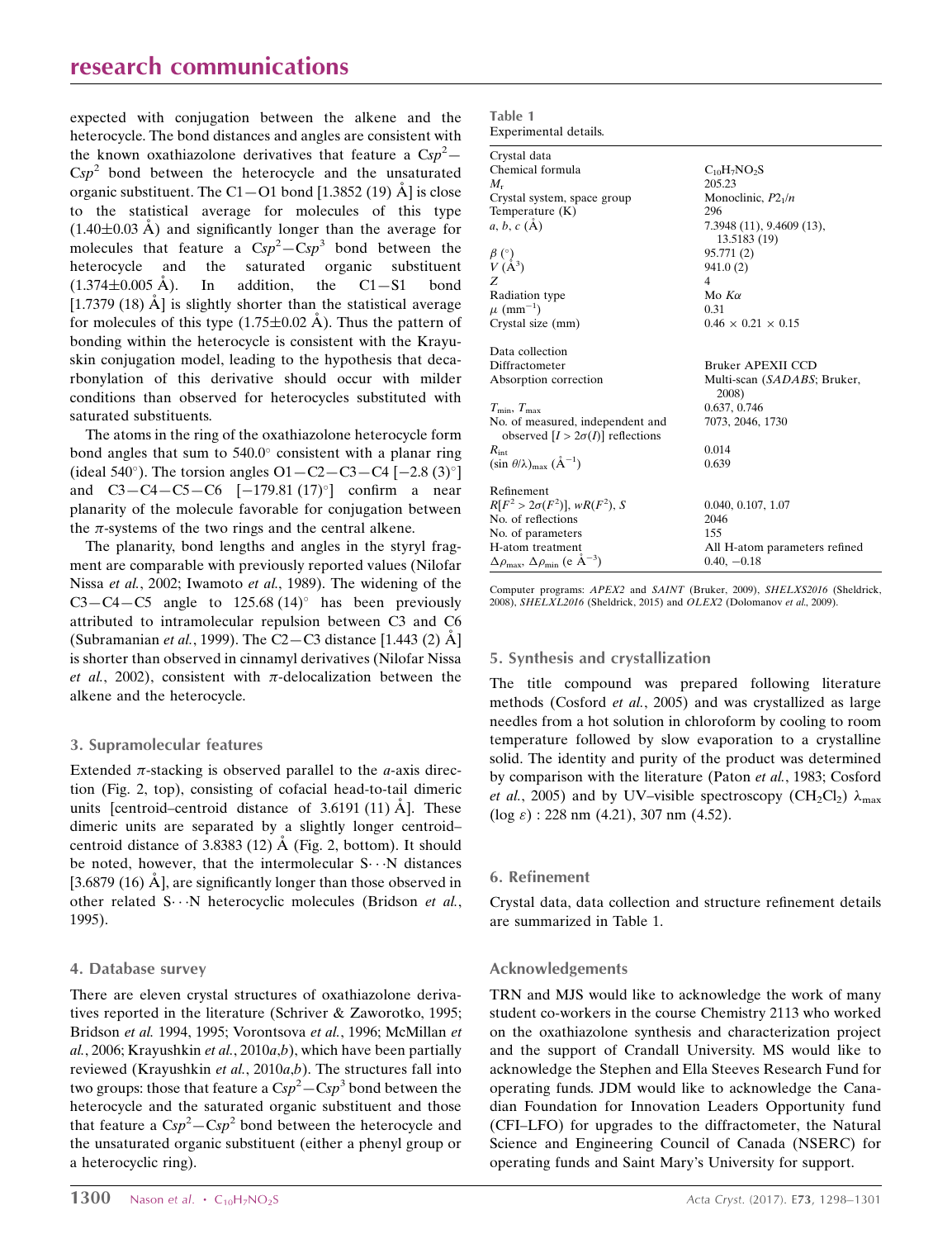#### Funding information

Funding for this research was provided by: Natural Sciences and Engineering Research Council of Canada; Canada Foundation for Innovation.

#### References

- [Bridson, J. N., Copp, S. B., Schriver, M. J., Zhu, S. & Zaworotko, M. J.](https://scripts.iucr.org/cgi-bin/cr.cgi?rm=pdfbb&cnor=hb7694&bbid=BB1) (1994). [Can. J. Chem.](https://scripts.iucr.org/cgi-bin/cr.cgi?rm=pdfbb&cnor=hb7694&bbid=BB1) 72, 1143–1153.
- [Bridson, J. N., Schriver, M. J. & Zhu, S. \(1995\).](https://scripts.iucr.org/cgi-bin/cr.cgi?rm=pdfbb&cnor=hb7694&bbid=BB2) Can. J. Chem. 73, 212– [222.](https://scripts.iucr.org/cgi-bin/cr.cgi?rm=pdfbb&cnor=hb7694&bbid=BB2)
- Bruker (2008). SADABS[. Bruker AXS Inc., Madison, Wisconsin,](https://scripts.iucr.org/cgi-bin/cr.cgi?rm=pdfbb&cnor=hb7694&bbid=BB3) [USA.](https://scripts.iucr.org/cgi-bin/cr.cgi?rm=pdfbb&cnor=hb7694&bbid=BB3)
- Bruker (2009). SAINT[. Bruker AXS Inc., Madison, Wisconsin, USA.](https://scripts.iucr.org/cgi-bin/cr.cgi?rm=pdfbb&cnor=hb7694&bbid=BB4)
- [Christiansen, M. A., Crawford, C. L. & Mangum, C. D. \(2014\).](https://scripts.iucr.org/cgi-bin/cr.cgi?rm=pdfbb&cnor=hb7694&bbid=BB5) The [Chemical Educator](https://scripts.iucr.org/cgi-bin/cr.cgi?rm=pdfbb&cnor=hb7694&bbid=BB5), 19, 28–33.
- [Cosford, N. D., McDonald, I. A., Hess, S. D. & Varney, M. A. \(2005\).](https://scripts.iucr.org/cgi-bin/cr.cgi?rm=pdfbb&cnor=hb7694&bbid=BB6) U. S. Patent No. 6,956,049[. Washington, DC: US Patent and](https://scripts.iucr.org/cgi-bin/cr.cgi?rm=pdfbb&cnor=hb7694&bbid=BB6) [Trademark Office.](https://scripts.iucr.org/cgi-bin/cr.cgi?rm=pdfbb&cnor=hb7694&bbid=BB6)
- [Crosby, J. \(1978\). US Patent No. 4,067,862. Washington, DC: US](https://scripts.iucr.org/cgi-bin/cr.cgi?rm=pdfbb&cnor=hb7694&bbid=BB7) [Patent and Trademark Office.](https://scripts.iucr.org/cgi-bin/cr.cgi?rm=pdfbb&cnor=hb7694&bbid=BB7)
- [Dolomanov, O. V., Bourhis, L. J., Gildea, R. J., Howard, J. A. K. &](https://scripts.iucr.org/cgi-bin/cr.cgi?rm=pdfbb&cnor=hb7694&bbid=BB8) [Puschmann, H. \(2009\).](https://scripts.iucr.org/cgi-bin/cr.cgi?rm=pdfbb&cnor=hb7694&bbid=BB8) J. Appl. Cryst. 42, 339–341.
- Hölzl, W. & Schnyder, M. (2004). U. S. Patent No. 6,689,372. [Washington, DC: US Patent and Trademark Office.](https://scripts.iucr.org/cgi-bin/cr.cgi?rm=pdfbb&cnor=hb7694&bbid=BB9)
- [Iwamoto, T., Kashino, S. & Haisa, M. \(1989\).](https://scripts.iucr.org/cgi-bin/cr.cgi?rm=pdfbb&cnor=hb7694&bbid=BB10) Acta Cryst. C45, 1110– [1112.](https://scripts.iucr.org/cgi-bin/cr.cgi?rm=pdfbb&cnor=hb7694&bbid=BB10)
- [Klaus, S., Ludwig, E. & Richard, W. \(1965\). US Patent No. 3,182,068.](https://scripts.iucr.org/cgi-bin/cr.cgi?rm=pdfbb&cnor=hb7694&bbid=BB11) [Washington, DC: U. S. Patent and Trademark Office.](https://scripts.iucr.org/cgi-bin/cr.cgi?rm=pdfbb&cnor=hb7694&bbid=BB11)
- [Krayushkin, M. M., Kalik, M. A. & Vorontsova, L. G. \(2010](https://scripts.iucr.org/cgi-bin/cr.cgi?rm=pdfbb&cnor=hb7694&bbid=BB12)a). Chem. [Heterocycl. Compd](https://scripts.iucr.org/cgi-bin/cr.cgi?rm=pdfbb&cnor=hb7694&bbid=BB12), 46, 484–489.
- [Krayushkin, M. M., Kalik, M. A. & Vorontsova, L. G. \(2010](https://scripts.iucr.org/cgi-bin/cr.cgi?rm=pdfbb&cnor=hb7694&bbid=BB13)b). Khim. [Geterotsikl. Soedin.](https://scripts.iucr.org/cgi-bin/cr.cgi?rm=pdfbb&cnor=hb7694&bbid=BB13) 2010, 610–617.
- [Lin, G., Li, D., de Carvalho, L. P. S., Deng, H., Tao, H., Vogt, G., Wu,](https://scripts.iucr.org/cgi-bin/cr.cgi?rm=pdfbb&cnor=hb7694&bbid=BB14) [K., Schneider, J., Chidawanyika, T., Warren, J. D., Li, H. & Nathan,](https://scripts.iucr.org/cgi-bin/cr.cgi?rm=pdfbb&cnor=hb7694&bbid=BB14) C. (2009). Nature, 461[, 621–626.](https://scripts.iucr.org/cgi-bin/cr.cgi?rm=pdfbb&cnor=hb7694&bbid=BB14)
- [Markgraf, J. H., Hong, L., Richardson, D. P. & Schofield, M. H. \(2007\).](https://scripts.iucr.org/cgi-bin/cr.cgi?rm=pdfbb&cnor=hb7694&bbid=BB15) [Magn. Reson. Chem.](https://scripts.iucr.org/cgi-bin/cr.cgi?rm=pdfbb&cnor=hb7694&bbid=BB15) 45, 985–988.
- [McMillan, K. G., Tackett, M. N., Dawson, A., Fordyce, E. & Paton,](https://scripts.iucr.org/cgi-bin/cr.cgi?rm=pdfbb&cnor=hb7694&bbid=BB16) R. M. (2006). [Carbohydr. Res.](https://scripts.iucr.org/cgi-bin/cr.cgi?rm=pdfbb&cnor=hb7694&bbid=BB16) 341, 41–48.
- [Muhlbauer, E. & Weiss, W. \(1967\). UK Pat. 1079348.](https://scripts.iucr.org/cgi-bin/cr.cgi?rm=pdfbb&cnor=hb7694&bbid=BB17)
- [Nilofar Nissa, M., Velmurugan, D., Shanmuga Sundara Raj, S., Fun,](https://scripts.iucr.org/cgi-bin/cr.cgi?rm=pdfbb&cnor=hb7694&bbid=BB18) [H. K., Kasinath, V. & Gopalakrishnan, G. \(2002\).](https://scripts.iucr.org/cgi-bin/cr.cgi?rm=pdfbb&cnor=hb7694&bbid=BB18) Cryst. Res. Technol. 37[, 125–133.](https://scripts.iucr.org/cgi-bin/cr.cgi?rm=pdfbb&cnor=hb7694&bbid=BB18)
- [Paton, R. M. \(1989\).](https://scripts.iucr.org/cgi-bin/cr.cgi?rm=pdfbb&cnor=hb7694&bbid=BB19) Chem. Soc. Rev. 18, 33–52.
- [Paton, R. M., Stobie, I. & Mortier, R. M. \(1983\).](https://scripts.iucr.org/cgi-bin/cr.cgi?rm=pdfbb&cnor=hb7694&bbid=BB20) Phosphorus Sulfur [Relat. Elem.](https://scripts.iucr.org/cgi-bin/cr.cgi?rm=pdfbb&cnor=hb7694&bbid=BB20) 15, 137–142.
- Russo, F., Gising, J., A[kerbladh, L., Roos, A. K., Naworyta, A.,](https://scripts.iucr.org/cgi-bin/cr.cgi?rm=pdfbb&cnor=hb7694&bbid=BB21) [Mowbray, S. L., Sokolowski, A., Henderson, I., Alling, T., Bailey,](https://scripts.iucr.org/cgi-bin/cr.cgi?rm=pdfbb&cnor=hb7694&bbid=BB21) [M. A., Files, M., Parish, T., Karlen, A. & Larhed, M. \(2015\).](https://scripts.iucr.org/cgi-bin/cr.cgi?rm=pdfbb&cnor=hb7694&bbid=BB21) [ChemistryOpen](https://scripts.iucr.org/cgi-bin/cr.cgi?rm=pdfbb&cnor=hb7694&bbid=BB21), 4, 342–362.
- [Schriver, M. J. & Zaworotko, M. J. \(1995\).](https://scripts.iucr.org/cgi-bin/cr.cgi?rm=pdfbb&cnor=hb7694&bbid=BB22) J. Chem. Crystallogr. 25, [25–28.](https://scripts.iucr.org/cgi-bin/cr.cgi?rm=pdfbb&cnor=hb7694&bbid=BB22)
- [Sheldrick, G. M. \(2015\).](https://scripts.iucr.org/cgi-bin/cr.cgi?rm=pdfbb&cnor=hb7694&bbid=BB23) Acta Cryst. C71, 3–8.
- [Subramanian, E., Renganayaki, S., Shanmuga Sundara Raj, S. & Fun,](https://scripts.iucr.org/cgi-bin/cr.cgi?rm=pdfbb&cnor=hb7694&bbid=BB24) [H.-K. \(1999\).](https://scripts.iucr.org/cgi-bin/cr.cgi?rm=pdfbb&cnor=hb7694&bbid=BB24) Acta Cryst. C55, 764–766.
- [Vorontsova, L. G., Kurella, M. G., Kalik, M. A. & Krayushkin, M. M.](https://scripts.iucr.org/cgi-bin/cr.cgi?rm=pdfbb&cnor=hb7694&bbid=BB25) (1996). [Crystallogr. Rep.](https://scripts.iucr.org/cgi-bin/cr.cgi?rm=pdfbb&cnor=hb7694&bbid=BB25) 41, 362–364.
- [Wentrup, C. & Kambouris, P. \(1991\).](https://scripts.iucr.org/cgi-bin/cr.cgi?rm=pdfbb&cnor=hb7694&bbid=BB26) Chem. Rev. 91, 363–373.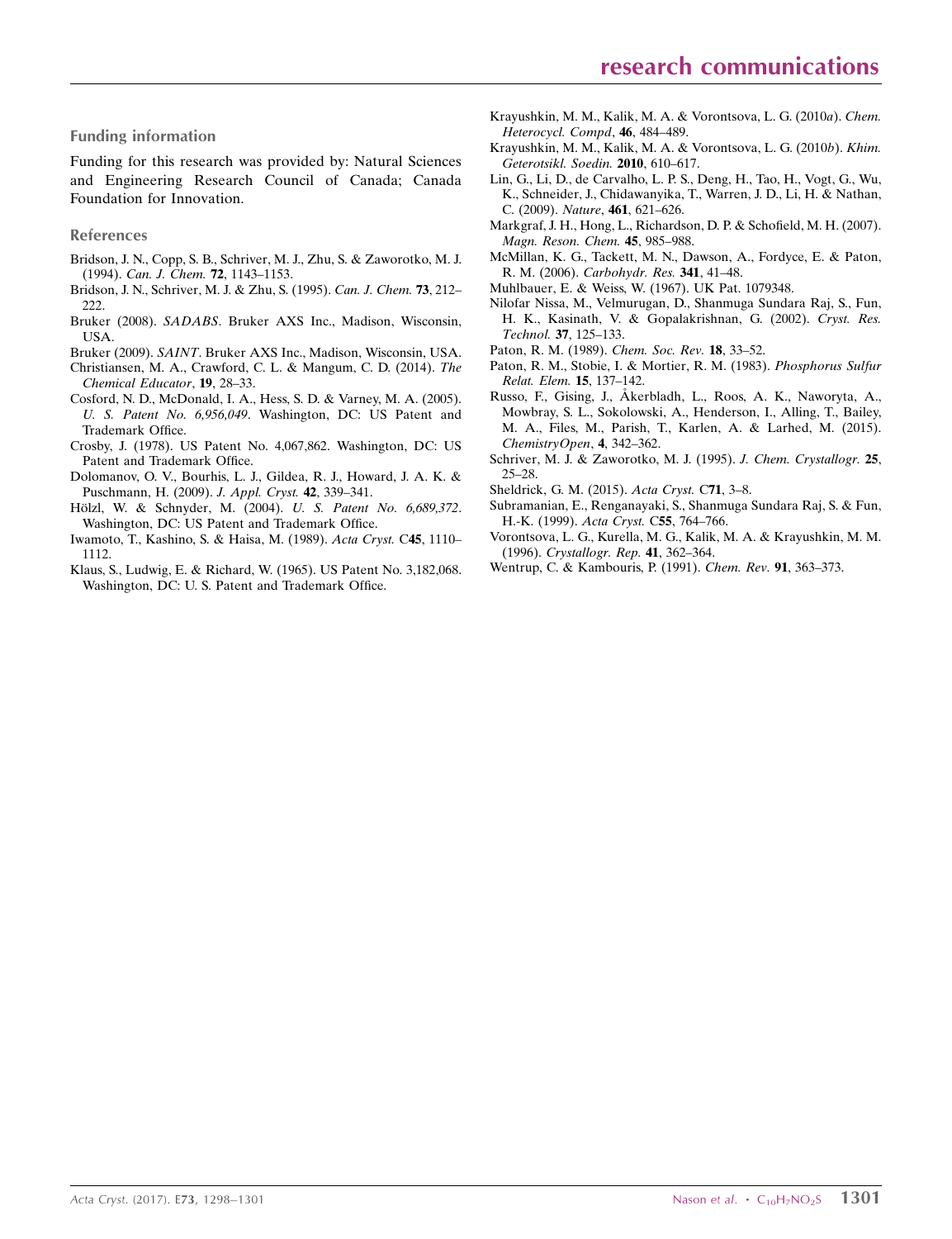# **supporting information**

#### *Acta Cryst.* (2017). E**73**, 1298-1301 [https://doi.org/10.1107/S2056989017011264]

## **Crystal structure determination as part of an ongoing undergraduate organic laboratory project: 5-[(***E***)-styryl]-1,3,4-oxathiazol-2-one**

### **Trevor R. Nason, Melbourne J. Schriver, Arthur D. Hendsbee and Jason D. Masuda**

#### **Computing details**

Data collection: *SAINT* (Bruker, 2009); cell refinement: *APEX2* (Bruker, 2009); data reduction: *APEX2* (Bruker, 2009); program(s) used to solve structure: *SHELXS2016* (Sheldrick, 2008); program(s) used to refine structure: *SHELXL2016* (Sheldrick, 2015); molecular graphics: *OLEX2* (Dolomanov *et al.*, 2009); software used to prepare material for publication: *OLEX2* (Dolomanov *et al.*, 2009).

**5-[(***E***)-Styryl]-1,3,4-oxathiazol-2-one** 

#### *Crystal data*  $C_{10}H_7NO_2S$  $M_r = 205.23$ Monoclinic, *P*21/*n*  $a = 7.3948(11)$  Å  $b = 9.4609(13)$  Å  $c = 13.5183$  (19) Å  $\beta$  = 95.771 (2)<sup>o</sup>  $V = 941.0$  (2)  $\AA^3$  $Z = 4$  $F(000) = 424$  $D_x = 1.449$  Mg m<sup>-3</sup> Mo *Kα* radiation, *λ* = 0.71073 Å Cell parameters from 4030 reflections  $\theta$  = 2.6–28.6°  $\mu$  = 0.31 mm<sup>-1</sup>  $T = 296$  K Needle, pink  $0.46 \times 0.21 \times 0.15$  mm *Data collection* Bruker APEXII CCD diffractometer Graphite monochromator *φ* and *ω* scans Absorption correction: multi-scan (SADABS; Bruker, 2008)  $T_{\text{min}} = 0.637, T_{\text{max}} = 0.746$ 7073 measured reflections 2046 independent reflections 1730 reflections with  $I > 2\sigma(I)$  $R_{\text{int}} = 0.014$  $\theta_{\text{max}} = 27.0^{\circ}, \theta_{\text{min}} = 2.6^{\circ}$  $h = -9 \rightarrow 7$  $k = -12 \rightarrow 12$ *l* = −17→17 *Refinement* Refinement on *F*<sup>2</sup> Least-squares matrix: full  $R[F^2 > 2\sigma(F^2)] = 0.040$  $wR(F^2) = 0.107$  $S = 1.07$ 2046 reflections 155 parameters 0 restraints Hydrogen site location: difference Fourier map All H-atom parameters refined  $w = 1/[\sigma^2 (F_0^2) + (0.0533P)^2 + 0.2083P]$ where  $P = (F_o^2 + 2F_c^2)/3$  $(\Delta/\sigma)_{\text{max}}$  < 0.001  $\Delta\rho_{\text{max}} = 0.40 \text{ e } \text{\AA}^{-3}$  $\Delta \rho_{\rm min} = -0.18$  e Å<sup>-3</sup>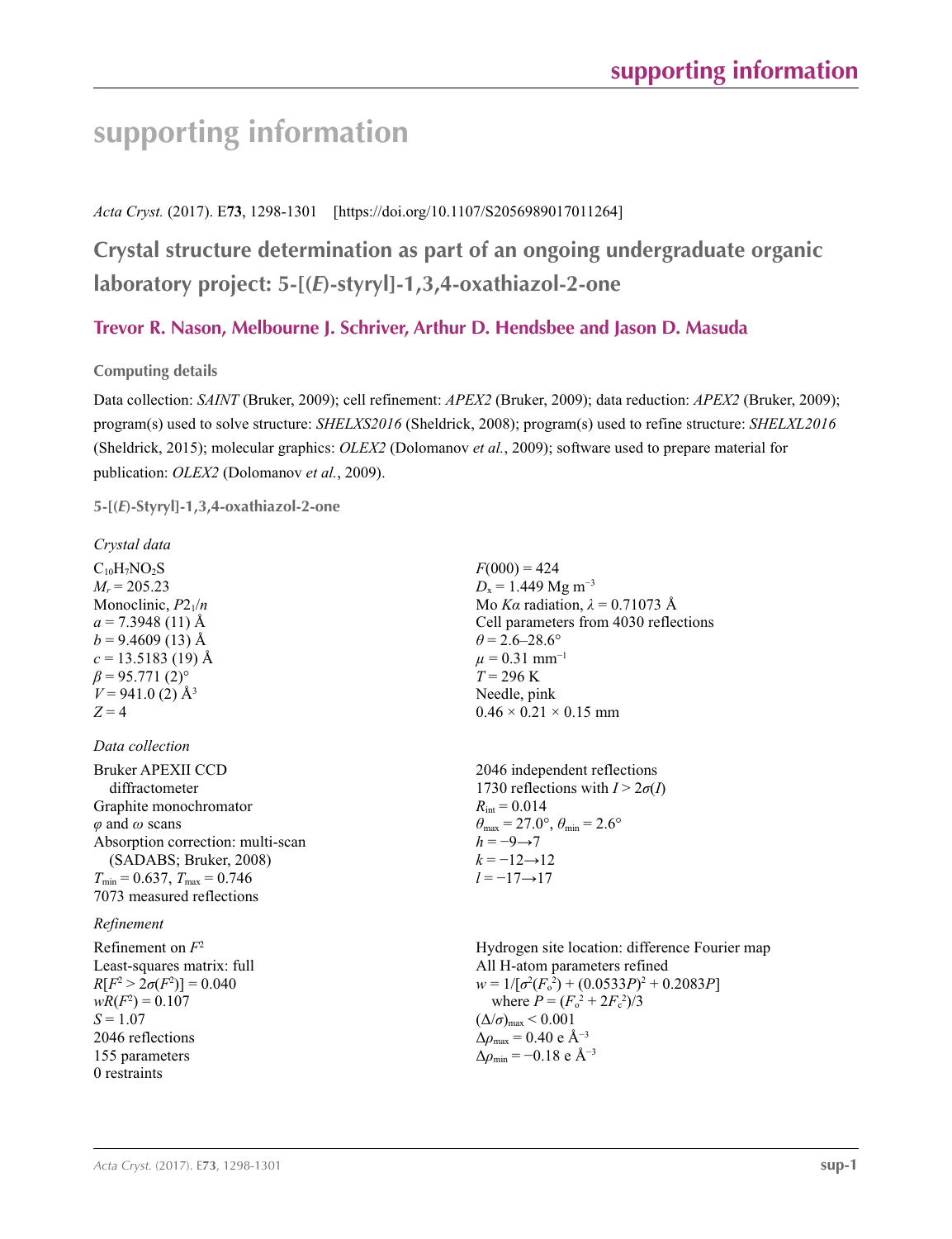#### *Special details*

**Geometry**. All esds (except the esd in the dihedral angle between two l.s. planes) are estimated using the full covariance matrix. The cell esds are taken into account individually in the estimation of esds in distances, angles and torsion angles; correlations between esds in cell parameters are only used when they are defined by crystal symmetry. An approximate (isotropic) treatment of cell esds is used for estimating esds involving l.s. planes.

|                | $\boldsymbol{\chi}$ | $\mathcal{Y}$ | z           | $U_{\rm iso}$ */ $U_{\rm eq}$ |
|----------------|---------------------|---------------|-------------|-------------------------------|
| S1             | 0.08082(8)          | 1.41478(5)    | 0.37424(4)  | 0.0704(2)                     |
| O <sub>1</sub> | 0.15697(16)         | 1.15722(11)   | 0.35689(7)  | 0.0552(3)                     |
| O <sub>2</sub> | 0.0742(2)           | 1.26055(17)   | 0.20881(10) | 0.0880(5)                     |
| N1             | 0.1444(2)           | 1.32282(16)   | 0.47790(10) | 0.0662(4)                     |
| C <sub>1</sub> | 0.1007(2)           | 1.27047(19)   | 0.29653(12) | 0.0590(4)                     |
| C2             | 0.1790(2)           | 1.19553(16)   | 0.45493(11) | 0.0492(3)                     |
| C <sub>3</sub> | 0.2399(2)           | 1.08768(17)   | 0.52613(11) | 0.0519(4)                     |
| H <sub>3</sub> | 0.262(3)            | 1.122(2)      | 0.5907(14)  | $0.068(5)$ *                  |
| C4             | 0.2691(2)           | 0.95350(17)   | 0.50461(11) | 0.0490(3)                     |
| H4             | 0.250(3)            | 0.9270(18)    | 0.4370(15)  | $0.065(5)$ *                  |
| C <sub>5</sub> | 0.3301(2)           | 0.84338(15)   | 0.57630(10) | 0.0465(3)                     |
| C <sub>6</sub> | 0.3561(3)           | 0.70636(18)   | 0.54358(13) | 0.0614(4)                     |
| H <sub>6</sub> | 0.333(3)            | 0.689(2)      | 0.4764(16)  | $0.082(6)*$                   |
| C7             | 0.4143(3)           | 0.60037(19)   | 0.60958(15) | 0.0693(5)                     |
| H7             | 0.430(3)            | 0.509(2)      | 0.5866(16)  | $0.082(6)*$                   |
| C8             | 0.4481(3)           | 0.6292(2)     | 0.70893(14) | 0.0628(4)                     |
| H8             | 0.485(3)            | 0.559(2)      | 0.7506(15)  | $0.070(6)$ *                  |
| C9             | 0.4223(3)           | 0.7643(2)     | 0.74363(13) | 0.0644(5)                     |
| H9             | 0.446(3)            | 0.786(2)      | 0.8132(16)  | $0.077(6)$ *                  |
| C10            | 0.3636(2)           | 0.87006(18)   | 0.67792(12) | 0.0567(4)                     |
| H10            | 0.347(3)            | 0.958(2)      | 0.7007(14)  | $0.068(5)$ *                  |

*Fractional atomic coordinates and isotropic or equivalent isotropic displacement parameters (Å2 )*

*Atomic displacement parameters (Å2 )*

|                | $U^{11}$   | $U^{22}$   | $U^{33}$   | $U^{12}$     | $U^{13}$     | $L^{23}$     |
|----------------|------------|------------|------------|--------------|--------------|--------------|
| S <sub>1</sub> | 0.0899(4)  | 0.0566(3)  | 0.0630(3)  | 0.0181(2)    | 0.0000(2)    | 0.00692(19)  |
| O <sub>1</sub> | 0.0711(7)  | 0.0519(6)  | 0.0415(5)  | 0.0005(5)    | $-0.0001(5)$ | $-0.0008(4)$ |
| O <sub>2</sub> | 0.1246(13) | 0.0903(10) | 0.0463(7)  | 0.0098(9)    | $-0.0056(7)$ | 0.0081(7)    |
| N1             | 0.0902(11) | 0.0561(8)  | 0.0505(8)  | 0.0147(7)    | $-0.0019(7)$ | $-0.0012(6)$ |
| C <sub>1</sub> | 0.0655(10) | 0.0617(10) | 0.0488(9)  | 0.0014(8)    | 0.0009(7)    | 0.0065(7)    |
| C <sub>2</sub> | 0.0529(8)  | 0.0516(8)  | 0.0426(7)  | 0.0002(6)    | 0.0021(6)    | $-0.0026(6)$ |
| C <sub>3</sub> | 0.0588(9)  | 0.0546(9)  | 0.0415(7)  | 0.0022(7)    | 0.0002(6)    | $-0.0003(6)$ |
| C <sub>4</sub> | 0.0525(8)  | 0.0525(8)  | 0.0414(7)  | $-0.0031(6)$ | 0.0027(6)    | $-0.0010(6)$ |
| C <sub>5</sub> | 0.0465(8)  | 0.0483(8)  | 0.0453(7)  | $-0.0044(6)$ | 0.0075(6)    | 0.0001(6)    |
| C <sub>6</sub> | 0.0801(12) | 0.0529(9)  | 0.0522(9)  | 0.0014(8)    | 0.0113(8)    | $-0.0050(7)$ |
| C <sub>7</sub> | 0.0875(14) | 0.0473(9)  | 0.0745(12) | 0.0062(8)    | 0.0148(10)   | $-0.0009(8)$ |
| C8             | 0.0669(11) | 0.0542(9)  | 0.0670(11) | 0.0008(8)    | 0.0049(8)    | 0.0164(8)    |
| C9             | 0.0818(12) | 0.0600(10) | 0.0494(9)  | $-0.0053(8)$ | $-0.0029(8)$ | 0.0057(7)    |
| C10            | 0.0739(11) | 0.0476(8)  | 0.0477(8)  | $-0.0020(7)$ | 0.0013(7)    | $-0.0019(6)$ |